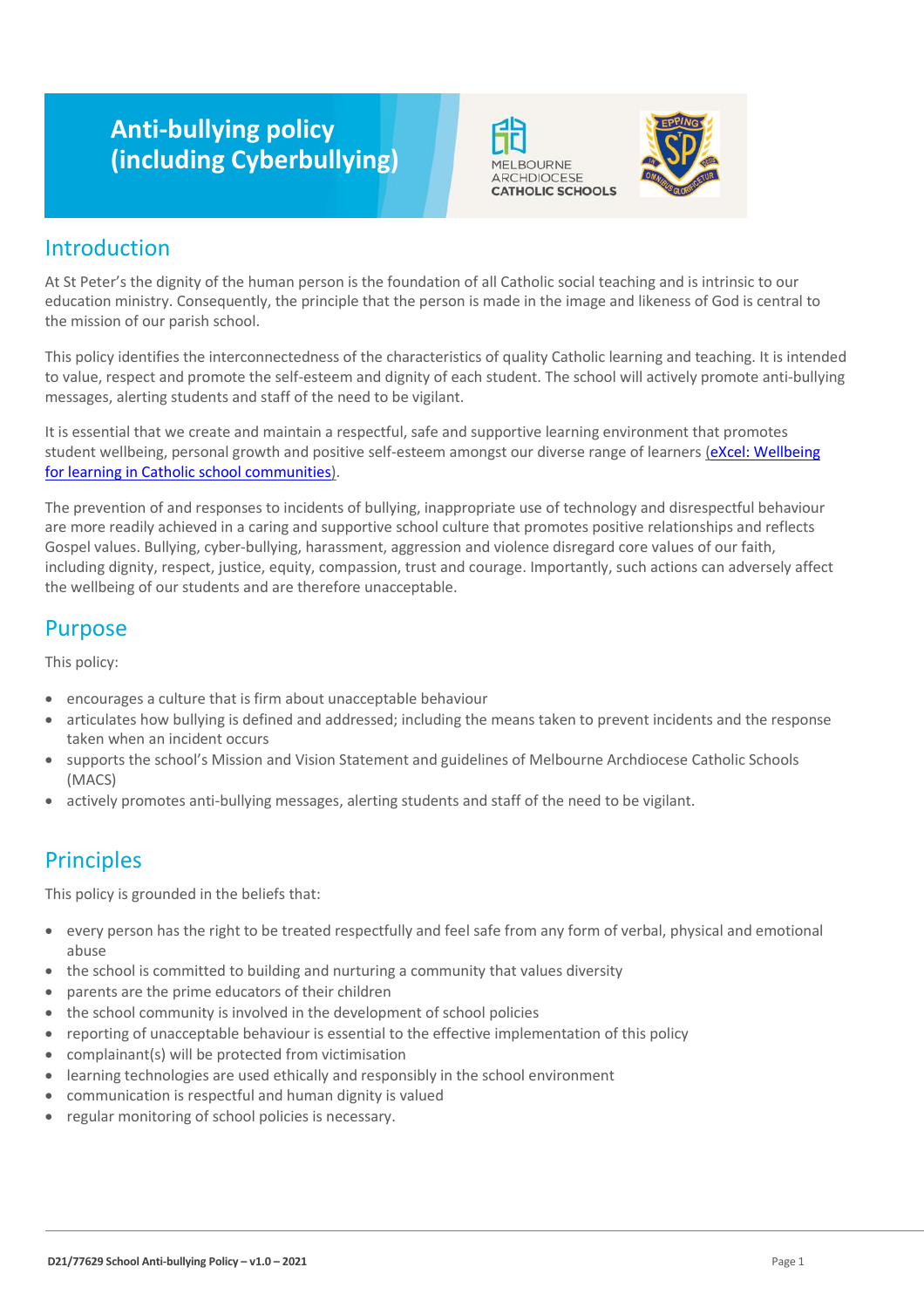## **Definitions**

**Bullying:** is repeated unreasonable behaviour directed towards a person that creates a risk to health and safety. It occurs when an individual or a group deliberately upsets or hurts another person, their property, reputation or social acceptance on more than one occasion. Forms of bullying include:

**Physical bullying**: pushing, shoving, fighting, pinching and any other unwelcome physical contact used intentionally to intimidate or hurt someone.

**Verbal bullying:** put downs, particularly those referring to physical characteristics, can result in loss of self-esteem. Racial discrimination of any kind is a form of bullying.

**Gesture bullying:** non-verbal signals used to silence and intimidate a victim.

**Extortion bullying:** physically stronger and more powerful students may bully other students into giving up their possessions, buying food and drink, or taking part in rule breaking activities.

**Exclusion bullying:** deliberately being left out of activities is a most hurtful form of bullying.

**Visual bullying:** offensive notes or material, graffiti, or damaging other people's possessions.

**Sexual bullying:** touching, sexually orientated jokes, drawings of, or writing about someone's body, using rude names or commenting about someone's morals, unwanted invitations of a sexual nature, asking questions about someone's private life.

**Cyber-bullying:** the use of various forms of electronic media to spread text and visual messages to cause hurt, embarrassment, intimidation.

**Categories of Bullying:** There are three broad categories of bullying:

- **1. Direct physical bullying:** This form includes hitting, tripping, and pushing or damaging property.
- **2. Direct verbal bullying:** This form includes name calling, insults, homophobic or racist remarks, or verbal abuse.
- **3. Indirect bullying:** This form of bullying is harder to recognise and often carried out behind the bullied person's back. It is designed to harm someone's social reputation and/or cause humiliation. Indirect bullying includes:
	- lying and spreading rumours
	- playing nasty jokes to embarrass and humiliate
	- mimicking
	- encouraging others to socially exclude someone
	- damaging someone's social reputation and social acceptance
	- cyber-bullying, which involves the use of email, text messages or chat rooms to humiliate and distress someone.

#### **What Bullying is Not**

Many distressing behaviours are not examples of bullying, even though they are unpleasant and often require teacher intervention and management. There are three socially unpleasant situations that are often confused with bullying including:

- **Mutual conflict:** In mutual conflict situations, there is an argument or disagreement between students but not an imbalance of power. Both parties are upset and usually both want a resolution to the problem. However, unresolved mutual conflict sometimes develops into a bullying situation, with one person becoming targeted repeatedly for 'retaliation' in a one-sided way.
- **Social rejection or dislike:** Unless the social rejection is directed towards someone specifically and involves deliberate and repeated attempts to cause distress, exclude or create dislike by others, it is not bullying.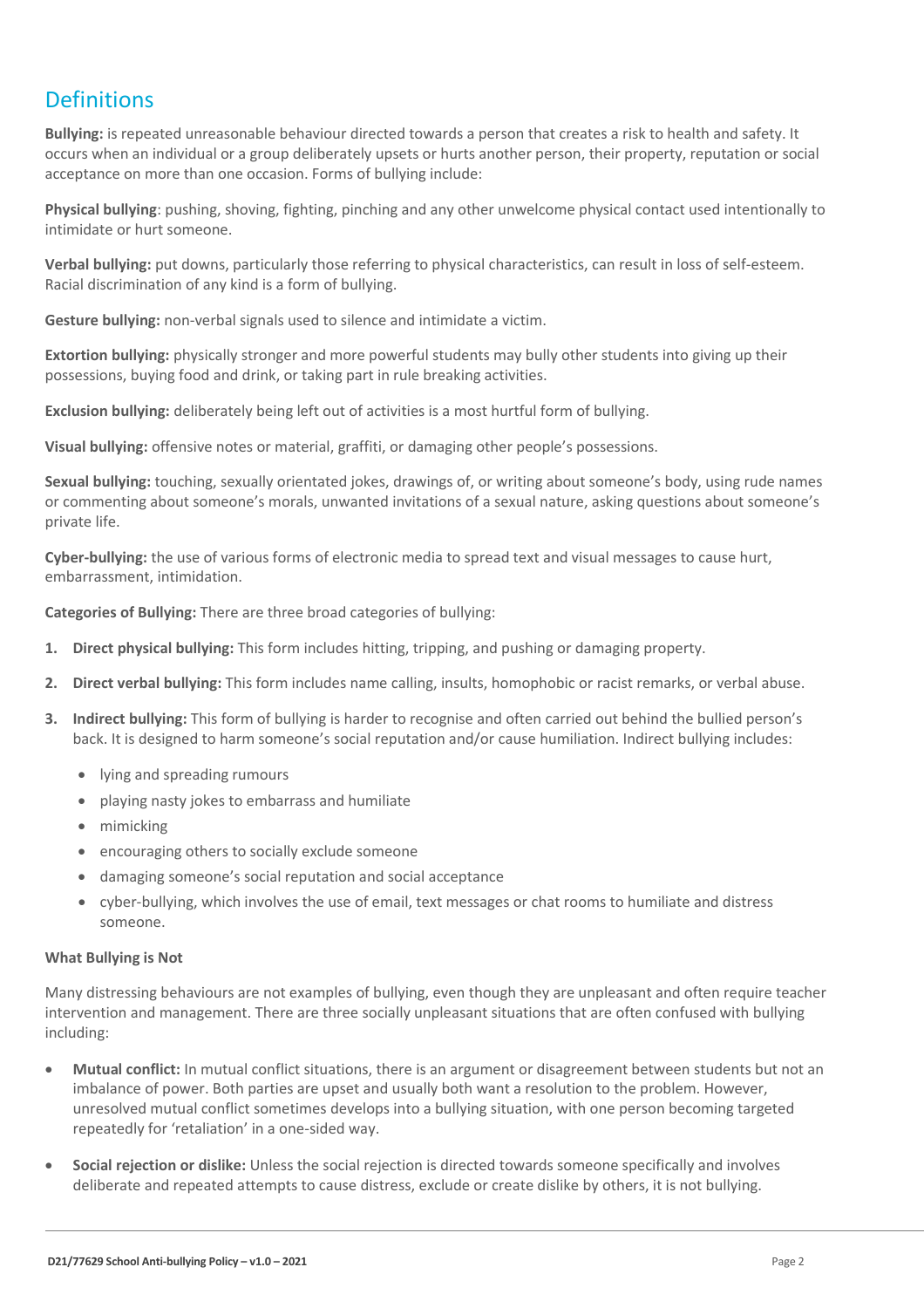**Single-episode acts:** Single episodes of nastiness or physical aggression are not the same as bullying. If a student is verbally abused or pushed on one occasion they are not being bullied. Nastiness or physical aggression that is directed towards many different students is not the same as bullying.

### Procedures

All members of our school community must be aware of the possibility of bullying and take action to prevent bullying if it is reasonably foreseeable.

#### **Responsibilities: The school**

St Peter's will respond to all reported incidents of bullying, perceived or actual, sensitively, fairly and promptly by:

- using an Anti-Bullying Response Pathway when we become aware of incidents. The Pathway assists with a regulated and thorough response **(refer to Appendix 1)**
- implementing an Anti-Bullying Action Plan as part of the Response Pathway **(refer to Appendix 2)**
- keeping a written record of any bullying investigation **(refer to Appendix 3)**
- encouraging students, staff and parent and carers to report bullying and cyber-bullying to the class teacher or directly to the principal
- investigating complaints of bullying and cyber-bullying in a manner that respects the dignity and privacy of those involved **(refer to Appendix 5)**
- nominating a person or staff to co-ordinate strategies for the resolution of specific bullying incidents reported in this school
- notifying parents/guardians of bullying incidents involving their children
- notifying the relevant Regional Learning Consultant of any serious incident
- contacting the Police/Police Youth Liaison Officer if the bullying situation has involved violence, threat of harm or alleged criminal conduct
- maintaining records of bullying incidents and related interventions
- conducting Student Safety Audits at least once a year to promote safe, inclusive and respectful learning environments
- promoting student voice and empowerment in classrooms and through the use of Student Representative Council to discuss matters associated with bullying, cyber bullying, safety and wellbeing
- reviewing and evaluating the school's anti-bullying policy and the responsible use of technology procedures to ensure they are working effectively **(refer to Appendix 4)**
- engaging with parents/guardians to review and evaluate the school's anti-bullying policy and the responsible use of technology procedures to ensure they are working effectively **(refer to Appendix 4)**.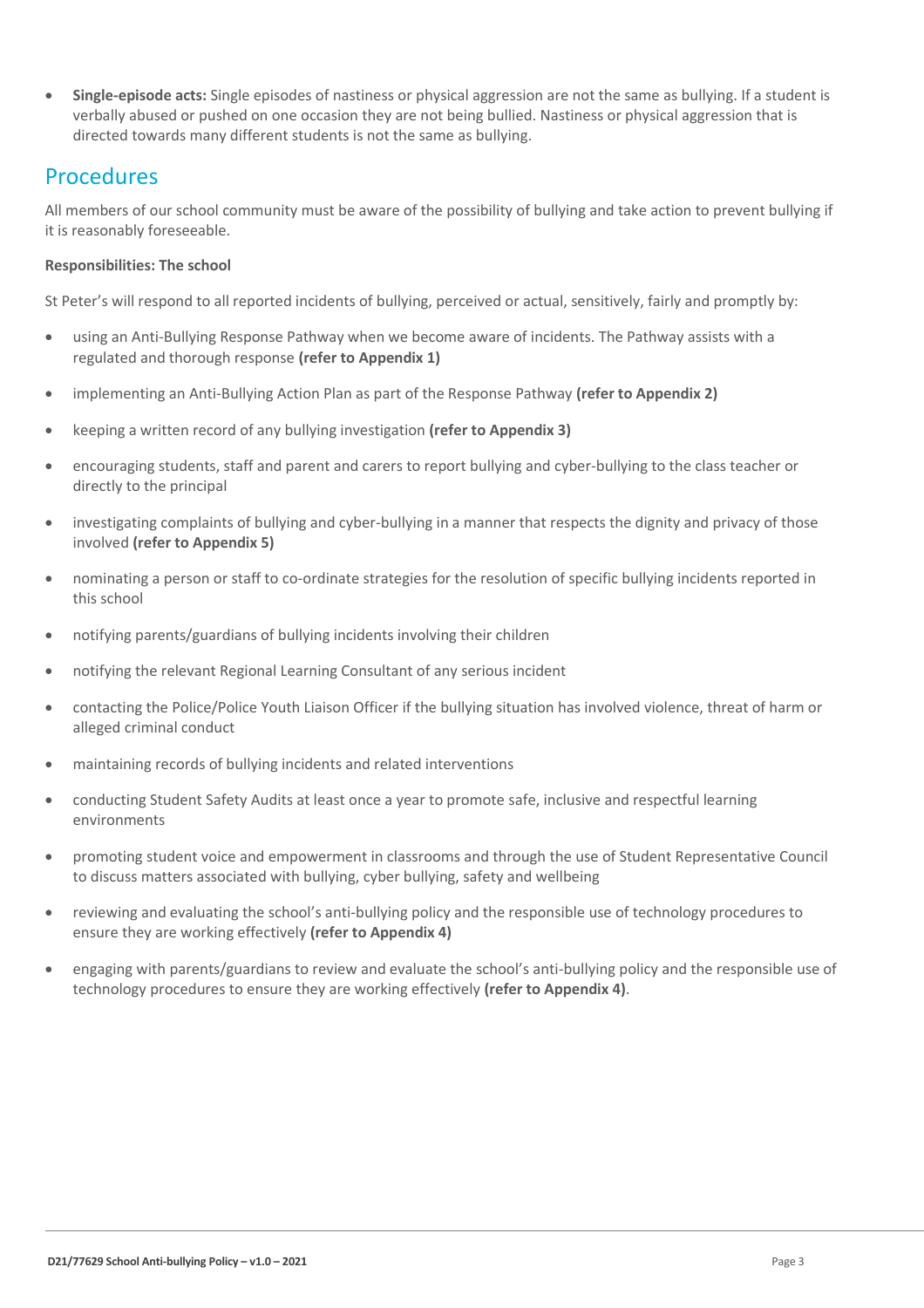#### **Responsibilities: Staff**

Staff at St Peter's aim to treat all members of the school community with dignity and respect and build respectful relationships that respond effectively and sensitively to the needs of each student by:

- implementing the student anti-bullying and responsible use of technology procedures by responding promptly and appropriately to reported incidents of bullying
- supporting the student anti-bullying and responsible use of technology procedures through positive modelling and the promotion of appropriate behaviour
- engaging in professional learning to support appropriate anti-bullying responses which could include cyber safety, restorative justice practices, mediation and developing social skills in students. Such opportunities are made available to staff on the same basis as other professional learning.
- supporting all aspects of related school policies
- remaining vigilant in how students are using technology through positive modelling and the promotion of appropriate behaviour
- embedding critical thinking, values clarification, respectful relationships and developing empathy into our teaching practice
- responding to bullying and cyber-bullying concerns by providing age appropriate guidance and boundaries so that students can learn to self-regulate.

#### **Responsibilities: Students**

Students at St Peter's have responsibilities to use technology appropriately and respectfully. The staff at St Peter's will encourage and support students to:

- follow the anti-bullying and responsible use of technology procedures
- immediately seek help from a trusted adult if they are aware of or involved in a bullying or cyber-bullying incident
- seek support if bullied and refrain from retaliating in any bullying incident
- understand that any social networking site that identifies the school by name or image or implication is part of the school environment
- in age-appropriate circumstances the student should keep evidence of alleged bullying and produce it on request (for example phone text messages).

#### **Responsibilities: Parents/Guardians**

Parents/guardians at St Peter's have responsibilities to use technology appropriately and respectfully. St Peter's will work in partnership with parents/guardians in responding to incidents of bullying. Staff at St Peter's will:

- remind parents/guardians about the need to reinforce the school messages in the proper use of technology to help children grow into ethical and responsible digital citizens
- encourage parents/guardians to report serious matters of out-of-school hours bullying and cyber- bullying to the Police or other appropriate authority (such as the Internet Service Provider) and, as relevant, to the school
- ask parents/guardians to contact the school immediately through the class teacher or directly through the principal if they know of any bullying incident
- expect that parents/guardians will model behaviour that is indicative of Gospel values and that reflect the school's Vision and Mission statement. Thus parents/guardians are required to act respectively to all members of the school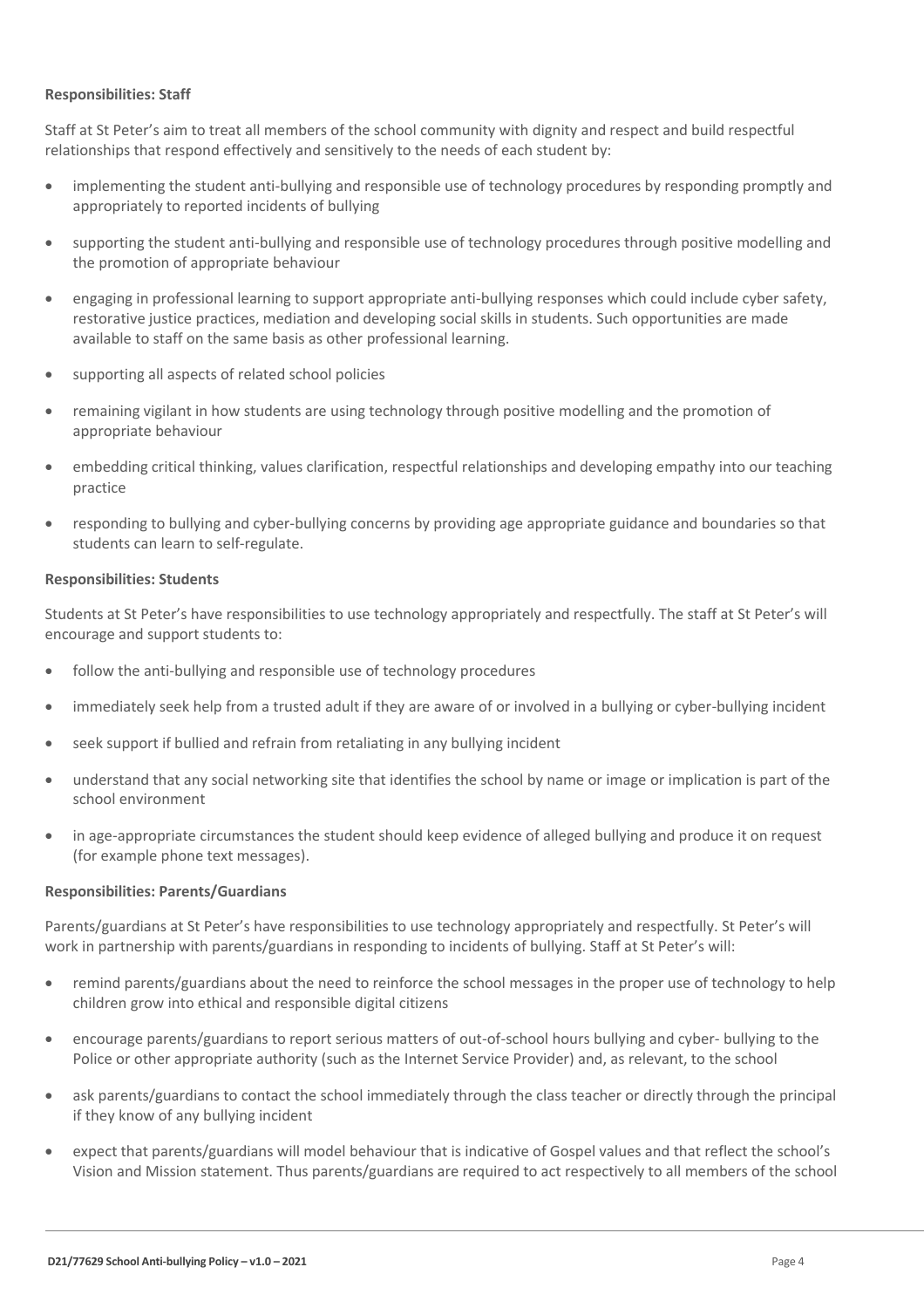community at all times.

 encourage parents/guardians to report serious matters of out-of-school hours bullying and cyber- bullying to the Police or other appropriate authority (such as the Internet Service Provider). When such bullying concerns the wellbeing of their own child, parents are to contact the principal.

### List of Appendices

- Appendix 1: Anti-bullying response pathway
- Appendix 2: School anti-bullying action plan
- Appendix 3: Bullying record keeping and investigation tool
- Appendix 4: Anti-bullying policy checklist for schools
- Appendix 5: Step-by-Step Guide: Online incidents of inappropriate behaviour affecting students.

### References

- [Privacy Compliance Manual](https://cevn.cecv.catholic.edu.au/Melb/Document-File/Polices-Compliance-and-Legal/Privacy/Privacy-Compliance-Manual.aspx) (2020). Catholic Education Commission of Victoria Ltd (CECV) (CEVN website)
- Department of Education and Training (Vic). 2021. [Bullying Prevention and Response Policy](https://www2.education.vic.gov.au/pal/bullying-prevention-response/policy)
- Department of Education and Training (Vic). 2021. [Cybersafety and Responsible Use of Digital Technologies](https://www2.education.vic.gov.au/pal/cybersafety/policy)
- Department of Education and Training (Vic). 2020[. Mobile Phones -](https://www2.education.vic.gov.au/pal/students-using-mobile-phones/policy) Student Use.

### Resources

Bully [Stoppers](https://www.education.vic.gov.au/about/programs/bullystoppers/Pages/default.aspx) – a resource containing information and advice for the school community, including students, parents and school staff.

[Bullying. No](https://bullyingnoway.gov.au/) Way! – a website for Australian schools, managed by the Safe and Supportive School Communities Working Group (SSSC) which has representatives from all states and territories, including the Catholic and independent schooling sectors.

[eSmart](https://www.education.vic.gov.au/about/programs/bullystoppers/Pages/esmart.aspx) – assists schools to develop a culture that promotes the safe, smart and responsible use of technology.

eSafety [Commissioner](https://www.esafety.gov.au/) – provides a range of up-to-date information and resources, coupled with a complaints system to assist children who experience serious cyberbullying and image-based abuse.

#### [Australian Student Wellbeing Framework \(2018\)](https://www.studentwellbeinghub.edu.au/docs/default-source/aswf_booklet-pdf.pdf)

#### [Student Wellbeing Hub](https://www.studentwellbeinghub.edu.au/)

Catholic Education Commission of Victoria Ltd (CECV). (2018). [Introduction to the Principle of Inclusion: Child Safety in](https://cevn.cecv.catholic.edu.au/childsafety/standards.aspx)  [Catholic Schools in Victoria](https://cevn.cecv.catholic.edu.au/childsafety/standards.aspx)

Catholic Education Commission of Victoria Ltd (CECV). (2018). [Positive Behaviour Guidelines](http://www.cecv.catholic.edu.au/getmedia/bc1d235d-9a98-4bb4-b3ac-84b50fa7c639/CECV-Positive-Behaviour-Guidelines_FINAL2.aspx?ext=.pdf)

Catholic Education Commission of Victoria Ltd (CECV). (2014). [Whole School Approaches to Supporting Positive](http://www.cecv.catholic.edu.au/getmedia/9a82dbf1-965d-41c7-922c-ea5dd86cc52a/Positive-Student-Behaviour.aspx?ext=.pdf)  [Behaviour](http://www.cecv.catholic.edu.au/getmedia/9a82dbf1-965d-41c7-922c-ea5dd86cc52a/Positive-Student-Behaviour.aspx?ext=.pdf)

Catholic Education Commission of Victoria (CECV). (2016). [Child Safety Commitment Statement](https://www.cem.edu.au/CatholicEducationMelbourne/media/Documentation/Documents/Child-Safety-Commitment-Statement.pdf)

Catholic Education Melbourne. (2018). [eXcel: Wellbeing for learning in Catholic school communities](https://www.cem.edu.au/Our-Schools/Curriculum-Learning-Programs/Student-Wellbeing/eXcel.aspx)

Catholic Education Melbourne. (2017). [Horizons of Hope: Vision and Context](https://www.cem.edu.au/Our-Schools/Curriculum-Learning-Programs/Horizons-of-Hope/Vision-Context.aspx)

Catholic Education Melbourne. (2017). [Horizons of Hope: Wellbeing](https://www.cem.edu.au/Our-Schools/Curriculum-Learning-Programs/Student-Wellbeing.aspx)

Catholic Education Melbourne. (2017). [Horizons of Hope: Learning Diversity](https://www.cem.edu.au/Our-Schools/Curriculum-Learning-Programs/Horizons-of-Hope/Learning-Diversity.aspx)